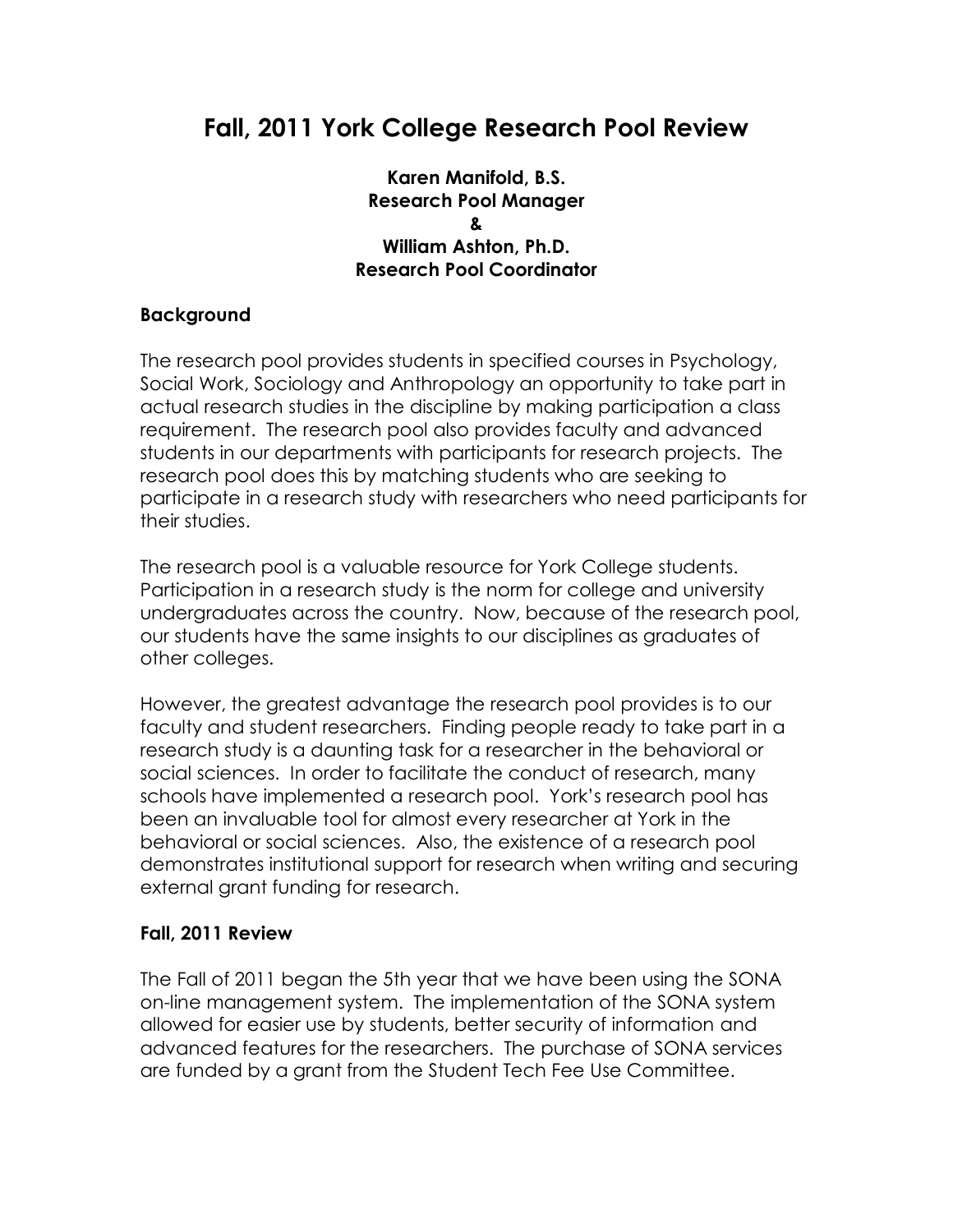## **Students**

- 978 students registered on SONA
- 3959 points granted
- 10 Excused No-Shows
- 92 Unexcused No-Shows
- 0 points in penalties

### *Frequency of point totals earned by students*

| Number of Points Earned | Number of Students |
|-------------------------|--------------------|
| $\circ$                 | 6                  |
|                         | 36                 |
| $\overline{2}$          | 99                 |
| 3                       | 119                |
| 4                       | 396                |
| 5                       | 216                |
| 6                       | 72                 |
| 7                       | 23                 |
| 8                       | 9                  |
| 10                      |                    |
|                         |                    |

- 260 failed to achieve 4 points (which was the requirement for class credit)
- 978 earned 4 or more credits
- Average credits earned per student with positive credits 4.07

### **Studies**

- 3 in-person studies and 8 on-line studies
	- o *Achievement Fall 2011 (online)*
	- o *Faith and Morality (online)*
	- o *Moral decision making and attributions of responsibility 1 (online)*
	- o *Moral decision making and attributions of responsibility 3a (online)*
	- o *Moral decision making and attributions of responsibility 3b(online)*
	- o *Moral decision making and attributions of responsibility 3c (online)*
	- o *Reasons for Unemployment Fall 2011 (online)*
	- o *Working under pressure: effects of time constraints on time discounting and the disposition effect(online)*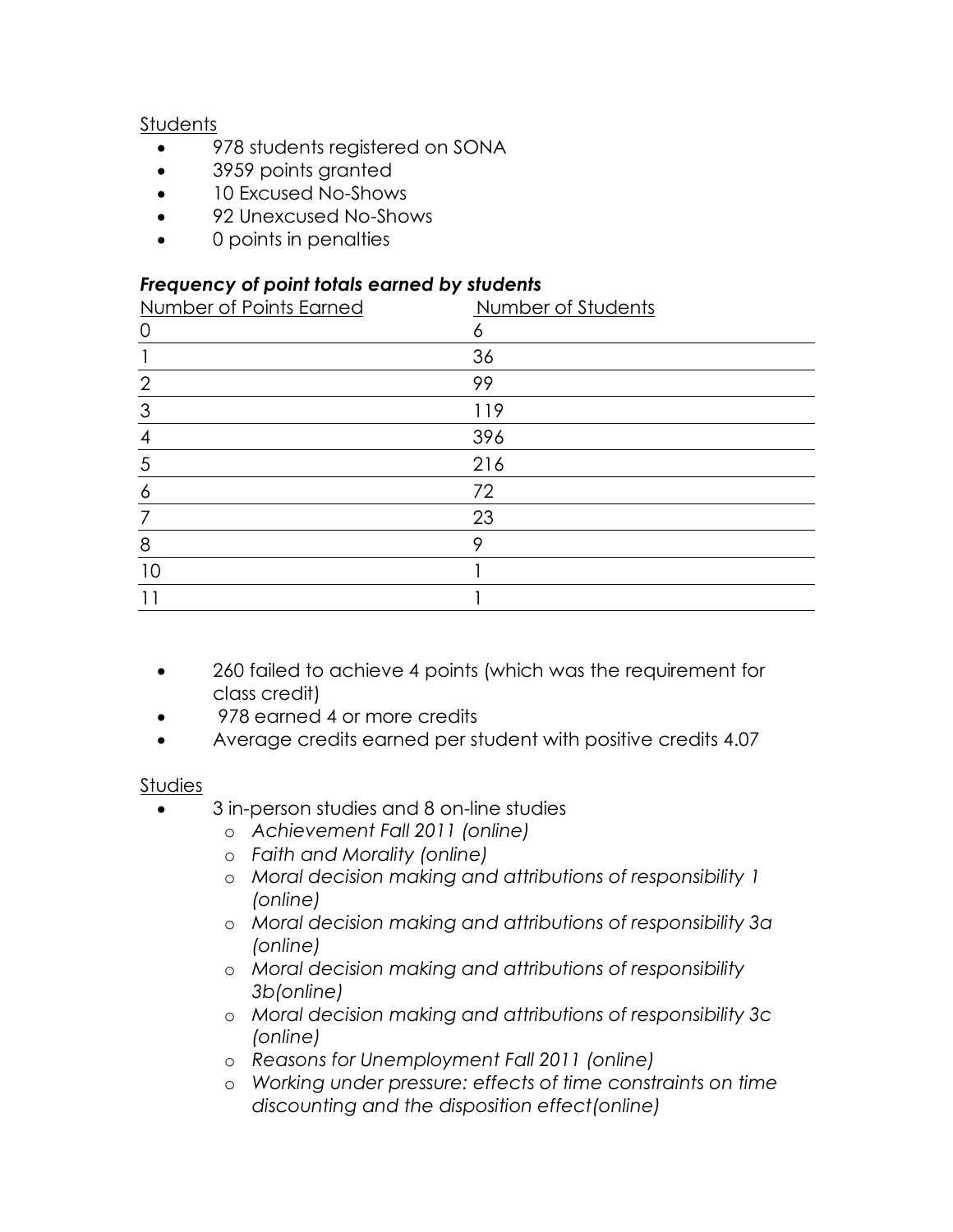- o *The "MyBook" Project (in-person)*
- o *Family incarceration and college student's well-being (inperson)*
- o *Weight, body image, and the cultural meaning of food (inperson)*

 *In addition, 2 make up studies.*

- o *APA Workshop (in-person)*
- o *CITI Program Training (online)*
- 5 York faculty members ran studies
- 2 York faculty members ran a work shop
- 1 York student was involved in running studies

Courses

• 38 courses were involved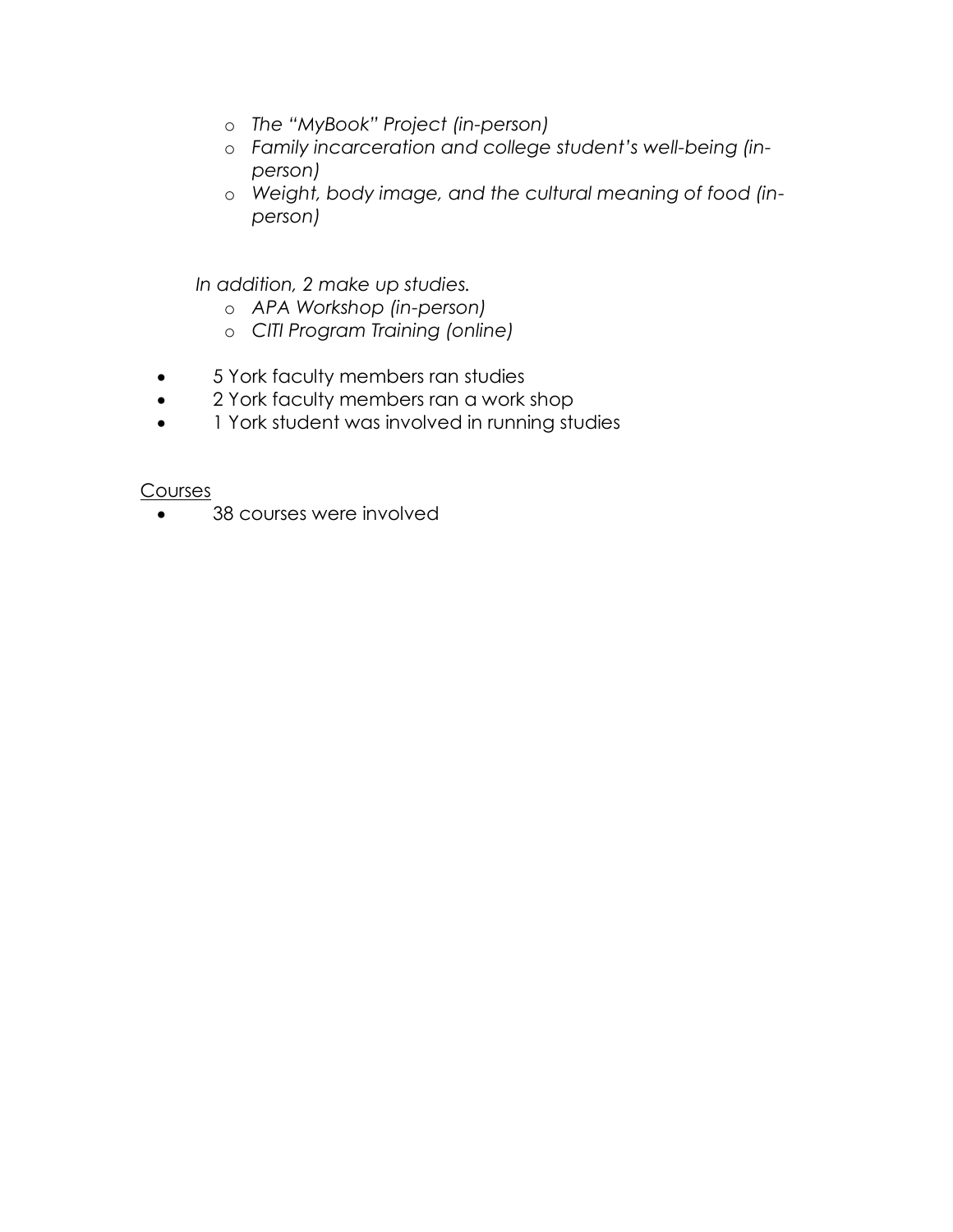| Course                         | Number of<br><b>Students</b><br>Participating<br>in Pool | <b>Total</b><br><b>Number</b><br>in Class | Percent of<br><b>Class</b><br>Participating |
|--------------------------------|----------------------------------------------------------|-------------------------------------------|---------------------------------------------|
| Anthropology 101 GKJ           | 6                                                        | 54                                        | 11.1                                        |
| Anthropology 101 MN            | 26                                                       | 28                                        | 92.85                                       |
| Anthropology 101 S             | 28                                                       | 50                                        | 56                                          |
| Anthropology 101 V             | 27                                                       | 35                                        | 77.14                                       |
| Anthropology 101 WEB 1         | 24                                                       | 25                                        | 96.0                                        |
| Anthropology 101 WEB 2         | $\overline{2}$                                           | 20                                        | 10.0                                        |
| Psychology 102 A               | 58                                                       | 54                                        | $107.4*$                                    |
| Psychology 102 C               | 41                                                       | 55                                        | 74.5                                        |
| Psychology 102 D               | 53                                                       | 53                                        | 100                                         |
| Psychology 102 ESK             | 54                                                       | 55                                        | 98.18                                       |
| Psychology 102 G               | 52                                                       | 53                                        | 98.11                                       |
| Psychology102 L                | 28                                                       | 55                                        | 50.90                                       |
| Psychology 102 PQ              | 49                                                       | 53                                        | 92.45                                       |
| Psychology 102 QRR             | 50                                                       | 54                                        | 92.59                                       |
| Psychology 102 W               | 46                                                       | 52                                        | 88.49                                       |
| Psychology 102 Y               | 19                                                       | 52                                        | 36.5                                        |
| Psychology 102 ZZ              | 36                                                       | 52                                        | 69.2                                        |
| Scwk 350/ Anth 220/ Soc 220 MN | 20                                                       | 32                                        | 62.5                                        |
| Scwk 350/ Anth 220/ Soc 220 SV | 22                                                       | 24                                        | 91.7                                        |
| Scwk350/ Anth 220/ Soc 220 T   | 39                                                       | 28                                        | 39.3                                        |
| Social Work 101 GKJ            | 52                                                       | 54                                        | 96.3                                        |
| Social Work 101 T              | 38                                                       | 40                                        | 95.0                                        |
| Social work 360 QRR            | 30                                                       | 31                                        | 96.8                                        |
| Social work 360 W              | 3                                                        | 20                                        | 15.0                                        |
| Sociology 101 C                | 50                                                       | 55                                        | 90.9                                        |
| Sociology 101 D                | 10                                                       | 49                                        | 20.4                                        |
| Sociology 101 E                | 44                                                       | 54                                        | 81.5                                        |
| Sociology 101 F                | 34                                                       | 59                                        | 57.63                                       |
| Sociology 101 G                | $\mathbf{1}$                                             | 56                                        | 1.88                                        |
| Sociology 101 GHG              | 41                                                       | 55                                        | 75.55                                       |
| Sociology 101 GKJ              | 24                                                       | 52                                        | 46.15                                       |
| Sociology 101 H                | $\overline{2}$                                           | 53                                        | 3.77                                        |
| Sociology 101 M                | 48                                                       | 54                                        | 88.9                                        |
| Sociology 101 MN               | 51                                                       | 55                                        | 92.7                                        |
| Sociology 101 PQ               | 34                                                       | 37                                        | 91.9                                        |
| Sociology 101 QRR              | 35                                                       | 48                                        | 72.9                                        |
| Sociology 101 W                | 31                                                       | 55                                        | 56.4                                        |
| Sociology 101 Y                | $\mathbf{2}$                                             | 53                                        | 1.88                                        |

*Course participation*

The overall average percent of the class participating in the research pool is about 68%. This is 37% more then the overall average participating from the previous semesters.